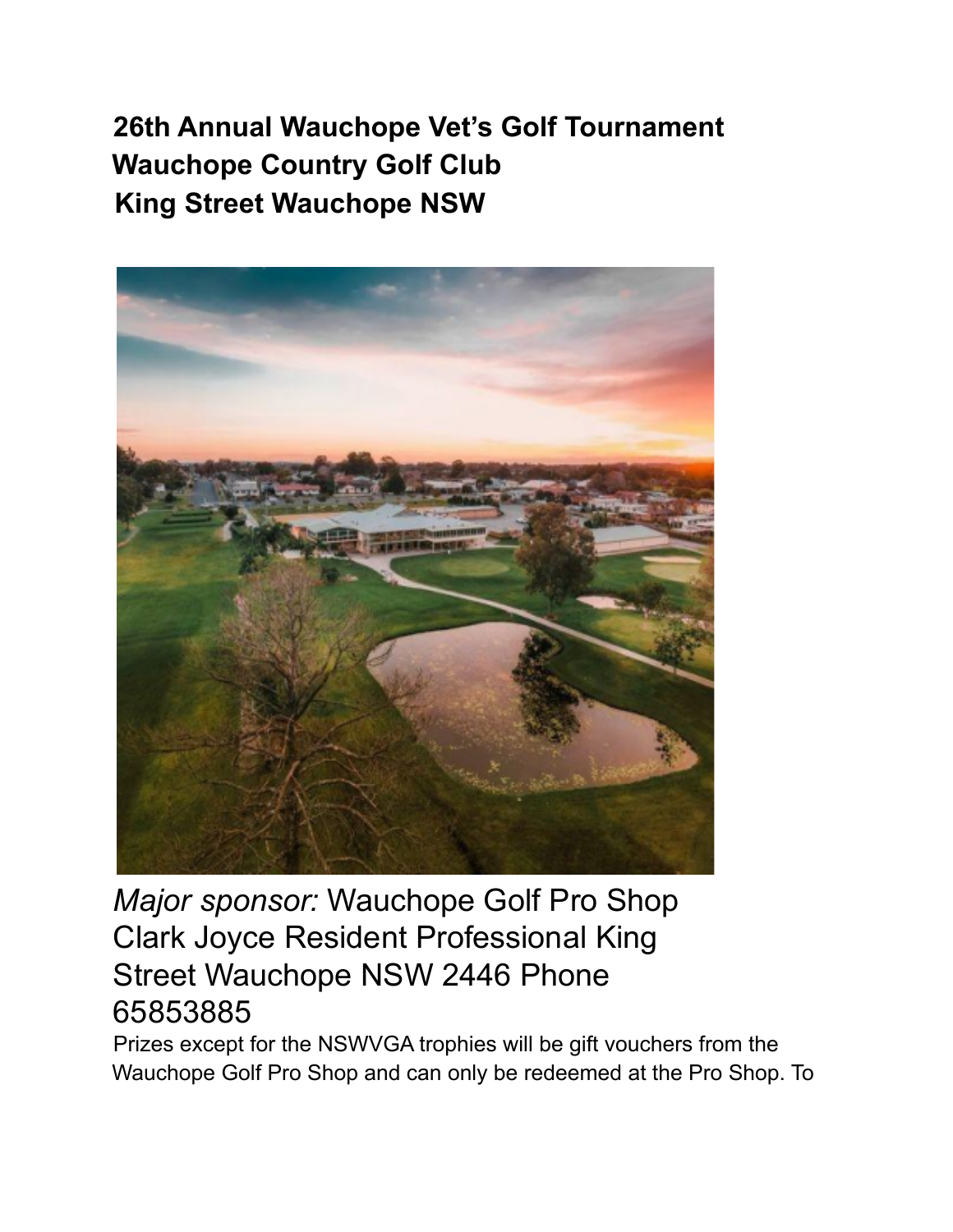assist our winners the Pro Shop will be open after the presentation.

## **Program is as follows:**

*\*Wednesday 7th September 2022,* all early visitors are welcome to go out and have a hit on our beautiful course prior to attending our bistro which opens at 17:30 (5.30pm)

*\*Thursday 8th September 2022,* 18 Hole Single Stableford Daily Event, also Round 1 of 36 Hole Week of Golf Event

\**Friday 9th September 2022,* 18 Hole Single Stableford Daily Event, also Round 2 of 36 Hole wek of Golf Event

Lunch will be available from Bistro at your own cost. Presentation will be held as soon as possible after all scoring cards have been received.

## *Conditions of entry*

● Entry is available to financial members of NSW Veteran's Golfers Associations, who have a current Golf Australia handicap. Competitors may be required to produce evidence of their exact Golf Australia handicap, NSWVGA registration and proof of identity may be requested.

• All competitions will be played in accordance with the Rules of Golf and applicable Local Rules. Please check the board outside the Pro Shop. **● HANDICAP LIMITS:** Men 36, Women 45. Initial handicaps will apply to the 36 hole event. Handicaps may be altered for daily events.

- **SHOTGUN starts** will be: Thursday 8th September 09:00
	- Friday 9th September 08:30

*● Please report to the start table EACH DAY to allow time to collect your scoreboard, one (1) golf ball and sufficient time to reach your allotted tee.* ● Approximately equal divisions for Mens (2) and Ladies (1) will be determined after entries close and and will be advised as, or before, the tournament commences.

- Competitors are encouraged to wear a name tag at all times.
- A competitor may win only one (1) major prize over the tournament excluding nearest the pins, straight drive and the NSWVGA event.
- Ball rundown will be awarded each day
- There will be the nearest pin prizes each day and straight drive on Friday for Men